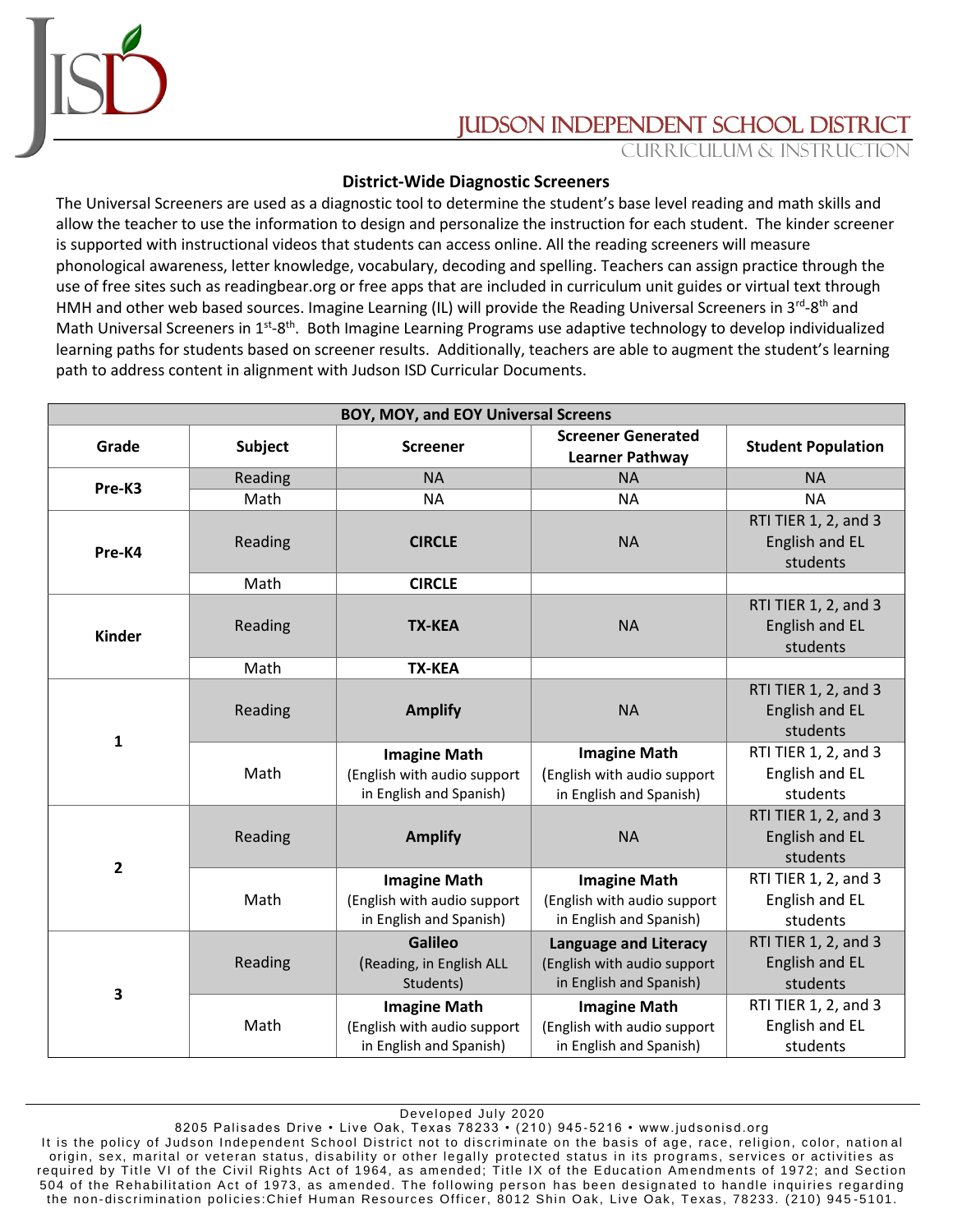

## Judson independent school district

| BOY, MOY, and EOY Universal Screens |         |                                                                                             |                                                                                                                                            |                                                    |  |  |
|-------------------------------------|---------|---------------------------------------------------------------------------------------------|--------------------------------------------------------------------------------------------------------------------------------------------|----------------------------------------------------|--|--|
| Grade                               | Subject | <b>Screener</b>                                                                             | <b>Screener Generated</b><br><b>Learner Pathway</b>                                                                                        | <b>Student Population</b>                          |  |  |
| 4                                   | Reading | <b>Galileo</b><br>(Reading, in English ALL<br>Students)                                     | <b>Language and Literacy</b><br>(English with audio support<br>in English and Spanish)                                                     | RTI TIER 1, 2, and 3<br>English and EL<br>students |  |  |
|                                     | Math    | <b>Imagine Math</b><br>(English with audio support<br>in English and Spanish)               | <b>Imagine Math</b><br>(English with audio support<br>in English and Spanish)                                                              | RTI TIER 1, 2, and 3<br>English and EL<br>students |  |  |
| 5                                   | Reading | <b>Galileo</b><br>(Reading, in English ALL<br>Students)                                     | <b>Language and Literacy</b><br>(English with audio support<br>in English and Spanish)                                                     | RTI TIER 1, 2, and 3<br>English and EL<br>students |  |  |
|                                     | Math    | <b>Imagine Math</b><br>(English with audio support<br>in English and Spanish)               | <b>Imagine Math</b><br>(English with audio support<br>in English and Spanish)                                                              | RTI TIER 1, 2, and 3<br>English and EL<br>students |  |  |
| 6                                   | Reading | <b>Galileo</b><br>(Reading, English)<br>- with Text to Spanish &<br>Text to Speech features | <b>Language and Literacy</b><br>(in English with audio<br>support in Spanish focusing<br>on directions, vocabulary,<br>and feedback, etc.) | All Students Enrolled<br>in the Class              |  |  |
|                                     | Math    | <b>Imagine Math</b><br>(English with audio support<br>in English and Spanish)               | <b>Imagine Math</b><br>(English with audio support<br>in English and Spanish)                                                              | All Students Enrolled<br>in the Class              |  |  |
| $\overline{\mathbf{z}}$             | Reading | <b>Galileo</b><br>(Reading, English)<br>- with Text to Spanish &<br>Text to Speech features | <b>Language and Literacy</b><br>(in English with audio<br>support in Spanish focusing<br>on directions, vocabulary,<br>and feedback, etc.) | All Students Enrolled<br>in the Class              |  |  |
|                                     | Math    | <b>Imagine Math</b><br>(English with audio support<br>in English and Spanish)               | <b>Imagine Math</b><br>(English with audio support<br>in English and Spanish)                                                              | All Students Enrolled<br>in the Class              |  |  |
| 8                                   | Reading | <b>Galileo</b><br>(Reading, English)<br>- with Text to Spanish &<br>Text to Speech features | <b>Language and Literacy</b><br>(in English with audio<br>support in Spanish focusing<br>on directions, vocabulary,<br>and feedback, etc.) | All Students Enrolled<br>in the Class              |  |  |
|                                     | Math    | <b>Imagine Math</b><br>(English with audio support<br>in English and Spanish)               | <b>Imagine Math</b><br>(English with audio support<br>in English and Spanish)                                                              | <b>All Students Enrolled</b><br>in the Class       |  |  |

Developed July 2020

8205 Palisades Drive • Live Oak, Texas 78233 • (210) 945-5216 • www.judsonisd.org It is the policy of Judson Independent School District not to discriminate on the basis of age, race, religion, color, national origin, sex, marital or veteran status, disability or other legally protected status in its programs, services or activities as required by Title VI of the Civil Rights Act of 1964, as amended; Title IX of the Education Amendments of 1972; and Section 504 of the Rehabilitation Act of 1973, as amended. The following person has been designated to handle inquiries regarding the non-discrimination policies:Chief Human Resources Officer, 8012 Shin Oak, Live Oak, Texas, 78233. (210) 945-5101.